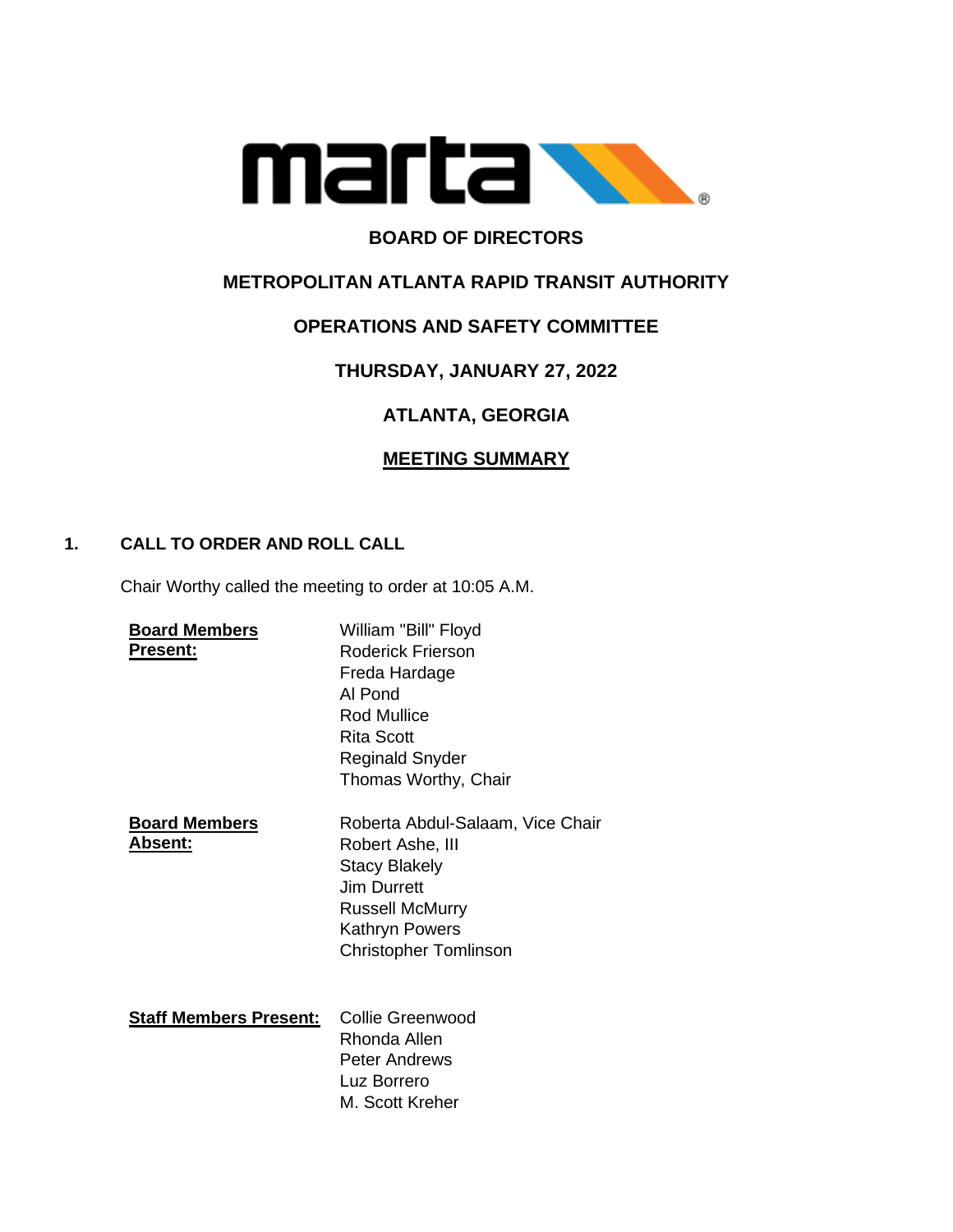Ralph McKinney Melissa Mullinax Manjeet Ranu Raj Srinath George Wright

**Also in Attendance:** Board General Counsel Justice Leah Ward Sears of Smith, Gambrell & Russell, LLP, David Wickert (AJC); other MARTA staff: Phyllis Bryant, Charles Chafin, Tracie Cogdell, Stephany Fisher, Kenya Hammond, Jacqueline Holland, Tyrene Huff, Herold Humphrey, Jonathan Hunt, Colleen Kiernan, Keri Lee, Gloria Londono, Gena Major, Douglas Miller, Paula Nash, MPD Officer Oliva, Jesse Taylor, Sean Thomas, Miles Turpin and Board Techs, Jonathan Brathwaite, Adrian Carter, Abebe Girmay and Courtne Middlebrooks.

### **2. APPROVAL OF THE MINUTES**

#### **Minutes from November 18, 2021 Operations and Planning Committee.**

Approval of Minutes from November 18, 2021 Operations and Planning Committee. On a motion by Board Member Snyder, seconded by Board Member Worthy, the motion passed by a vote of 8 to 0 with 8 members present.

#### **3. RESOLUTIONS**

#### **Resolution Authorizing Award of a Contract for the Procurement of Authority-Wide Landscaping Services, IFB B49479**

Approval of the Resolution Authorizing Award of a Contract for the Procurement of Authority-Wide Landscaping Services, IFB B49479. On a motion by Board Member Hardage, seconded by Board Member Snyder, the resolution passed by a vote of 8 to 0 with 8 members present.

### **Resolution Authorizing the Award of a Contract for the Procurement of New and Remanufactured Engines and Overhaul/Repairs, IFB B46989**

Approval of the Resolution Authorizing the Award of a Contract for the Procurement of New and Remanufactured Engines and Overhaul/Repairs, IFB B46989. On a motion by Board Member Frierson, seconded by Board Member Snyder, the resolution passed by a vote of 7 to 0 with 8 members present and 1 abstention.

#### **Resolution Authorizing a Modification in Contractual Authorization for the Payment of Lease Agreements for Radio Antenna Sites, L40123**

Approval of the Resolution Authorizing a Modification in Contractual Authorization for the Payment of Lease Agreements for Radio Antenna Sites, L40123. On a motion by Board Member Mullice, seconded by Board Member Snyder, the resolution passed by a vote of 8 to 0 with 8 members present.

### **4. BRIEFING**

### **Briefing - FY22 November KPIs (Bus Operations)**

Herold Humphrey, Tracie Cogdell, Charles Chafin and Miles Turpin presented the Committee with Key Performance Indicators (KPIs) from Bus Operations.